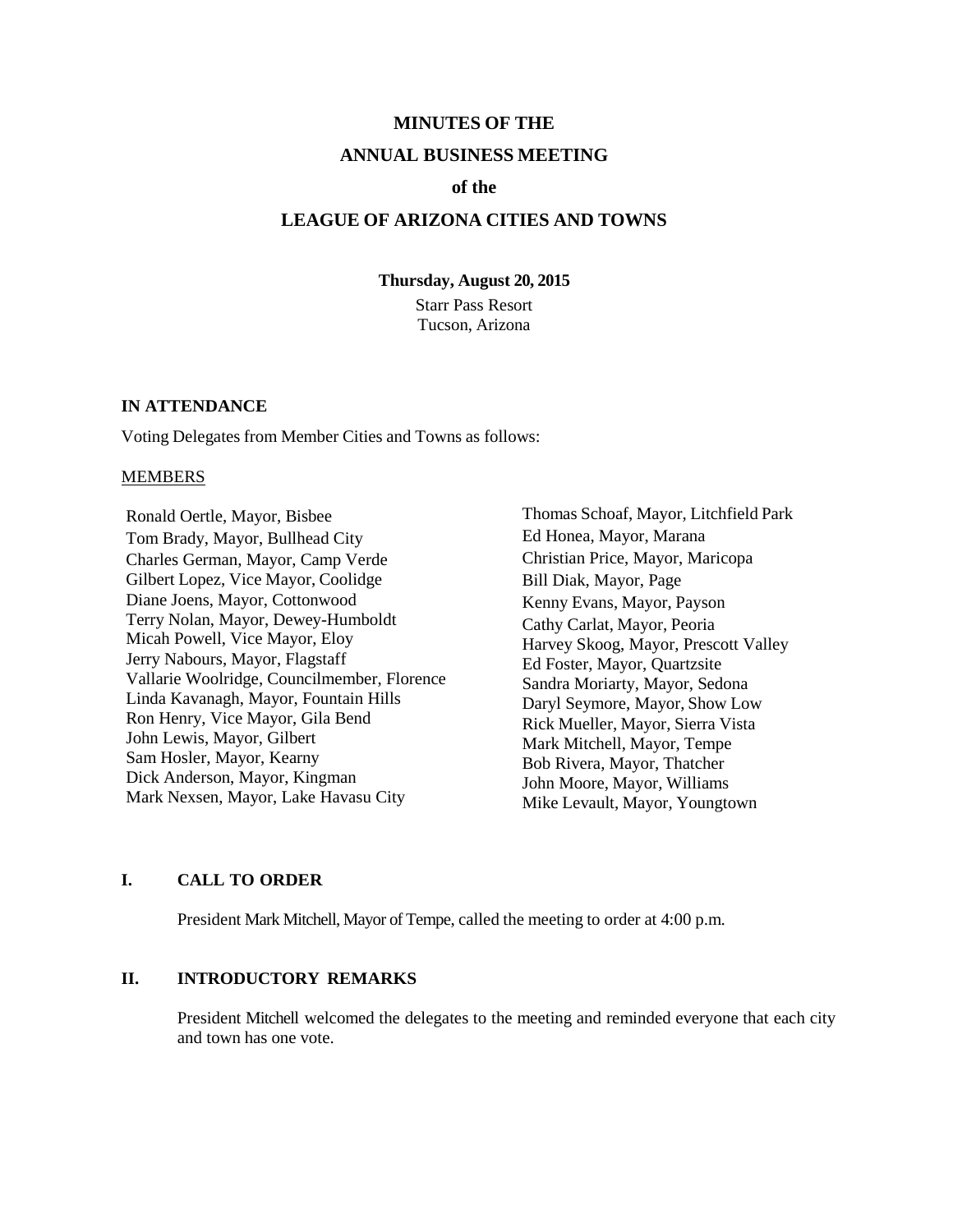### **III. REPORT OF RESOLUTIONS COMMITTEE AND ADOPTION OF 2014 MUNICIPAL POLICY STATEMENT**

Councilmember Gilbert Lopez of Coolidge gave the Resolutions Committee report on behalf of Chairman Mayor Doug Von Gausig. He reported that the resolutions adopted by the Resolutions Committee were before them and asked if there were any objections. Hearing none, he then moved to adopt the Resolutions as adopted by the Resolutions Committee. Mayor Thomas Schoaf of Litchfield Park seconded and the motion carried unanimously. The Resolutions are attached and made a part of these minutes.

### **IV. REPORT OF NOMINATING COMMITTEE AND ELECTION OF EXECUTIVE COMMITTEE MEMBERS**

Mayor John Lewis of Chandler, Chairman of the Nominating Committee, was recognized by President Mitchell to give the Nominating Committee's report.

Mayor Lewis thanked the Nominating Committee members for their participation and all the applicants for their interest in serving. He then read the recommendations for the Executive Committee member positions and made a motion to adopt the report of the Nominating Committee. President Mitchell then asked if there were any nominations from the floor. There were none. Mayor Kenny Evens of Payson seconded the motion and those nominated were elected without objection. The report of the Nominating Committee is attached and made a part of these minutes.

#### **V. OTHER BUSINESS**

President Mitchell asked if there was any other business to bring before the body. There was none.

### **VI. ADJOURNMENT**

The meeting was adjourned at 4:04 p.m.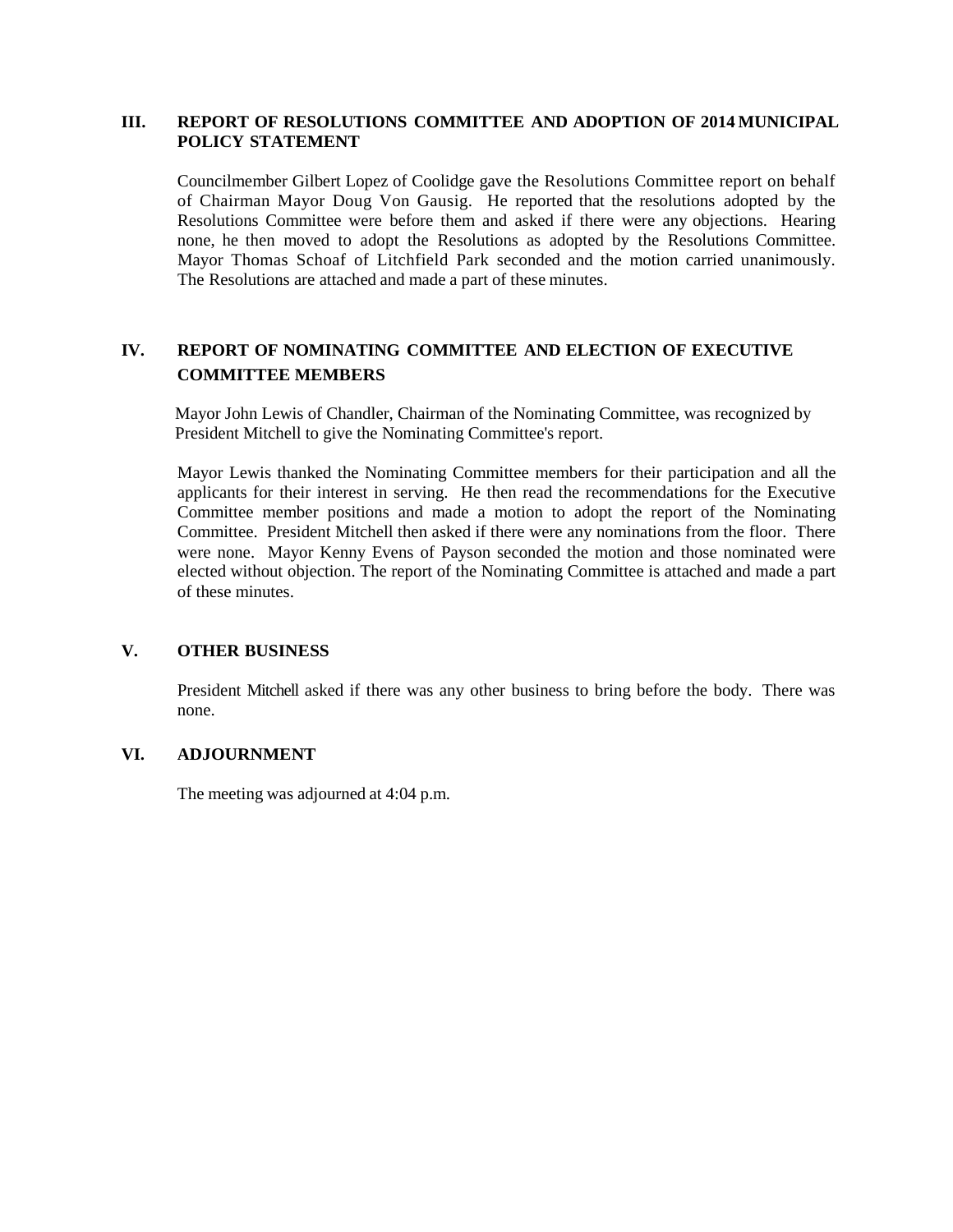### **League of Arizona Cities and Towns Resolutions Summary Chart 2016 Resolutions**

| Number            | Resolution                                                                                                                                                                                                                                                                                           | Sponsor            | Resolution<br>Committee<br>Action |
|-------------------|------------------------------------------------------------------------------------------------------------------------------------------------------------------------------------------------------------------------------------------------------------------------------------------------------|--------------------|-----------------------------------|
| <b>BFED 1</b>     | Create renewable energy and conservation financing<br>districts for commercial properties.                                                                                                                                                                                                           | Flagstaff          | Passed                            |
| <b>BFED 2</b>     | Allow cities and towns to invest in infrastructure and other<br>improvements in a designated area. Pay for investments via<br>the increased property tax revenue generated new<br>development.                                                                                                       | Surprise           | Passed                            |
| <b>GAHRE 1</b>    | Conduct thorough reform of the PSPRS System as provided<br>by the League's PSPRS Task Force.                                                                                                                                                                                                         | League             | Passed                            |
| <b>GAHRE 2</b>    | Allow cities and towns to place reasonable balances on<br>public record requests that are overbroad or abusive and on<br>the frequency on requests.                                                                                                                                                  | Yuma               | Passed                            |
| <b>GAHRE 3</b>    | Develop and pass legislation to make the requirements for<br>annexation a more simple and flexible process.                                                                                                                                                                                          | Oro Valley<br>Yuma | Passed                            |
| <b>GAHRE 4</b>    | Provide relief from the proportional width and length<br>requirements of current annexation statute.                                                                                                                                                                                                 | Queen Creek        | Passed                            |
| GAHRE 5           | Explore methods to finance the operation and maintenance<br>of retention and detention basins, including authorizing<br>retention and detention basin improvement districts.                                                                                                                         | Yuma               | Passed                            |
| NSQL 1            | Partner with cities and towns for the operation and<br>maintenance of Arizona State Parks under long term leases.                                                                                                                                                                                    | Yuma               | Passed                            |
| NSQL <sub>2</sub> | Restore the Arizona Housing Trust Fund.                                                                                                                                                                                                                                                              | Flagstaff          | Passed                            |
| NSQL <sub>3</sub> | Restore the Arizona State Park Heritage Funds.                                                                                                                                                                                                                                                       | Sahuarita          | Passed                            |
| NSQL4             | Expand state licensure requirements and local enforcement<br>authority for sober living homes.                                                                                                                                                                                                       | Prescott           | Passed                            |
| TIPW 1            | Urge the Federal Aviation Administration (FAA) to improve<br>its communication with municipalities when studying<br>changes to potential flight paths. Urge Congress to amend<br>key portions of the FAA Modernization and Reform Act of<br>2012 that would help achieve the aforementioned request. | Phoenix            | Passed                            |
| TIPW 2            | Urges the Legislature to stop future sweeps of Highway<br>User Revenue Funds (HURF) allocated to Arizona cities<br>and towns, and to restore HURF funding to FY2008 levels.                                                                                                                          | Yuma               | Passed                            |
| TIPW <sub>3</sub> | Support the inclusion of funding to accelerate design and<br>construction of State Route 189 in ADOT's Five-Year<br>Transportation Facilities Construction Program.                                                                                                                                  | Tucson             | Passed                            |

Budget, Finance and Economic Development – BFED

General Administration, Human Resources and Elections – GAHRE

Neighborhoods, Sustainability and Quality of Life – NSQL

Public Safety, Military Affairs and the Courts – PSMAC\*

Transportation, Infrastructure and Public Works – TIPW

\* No items were submitted to this committee.